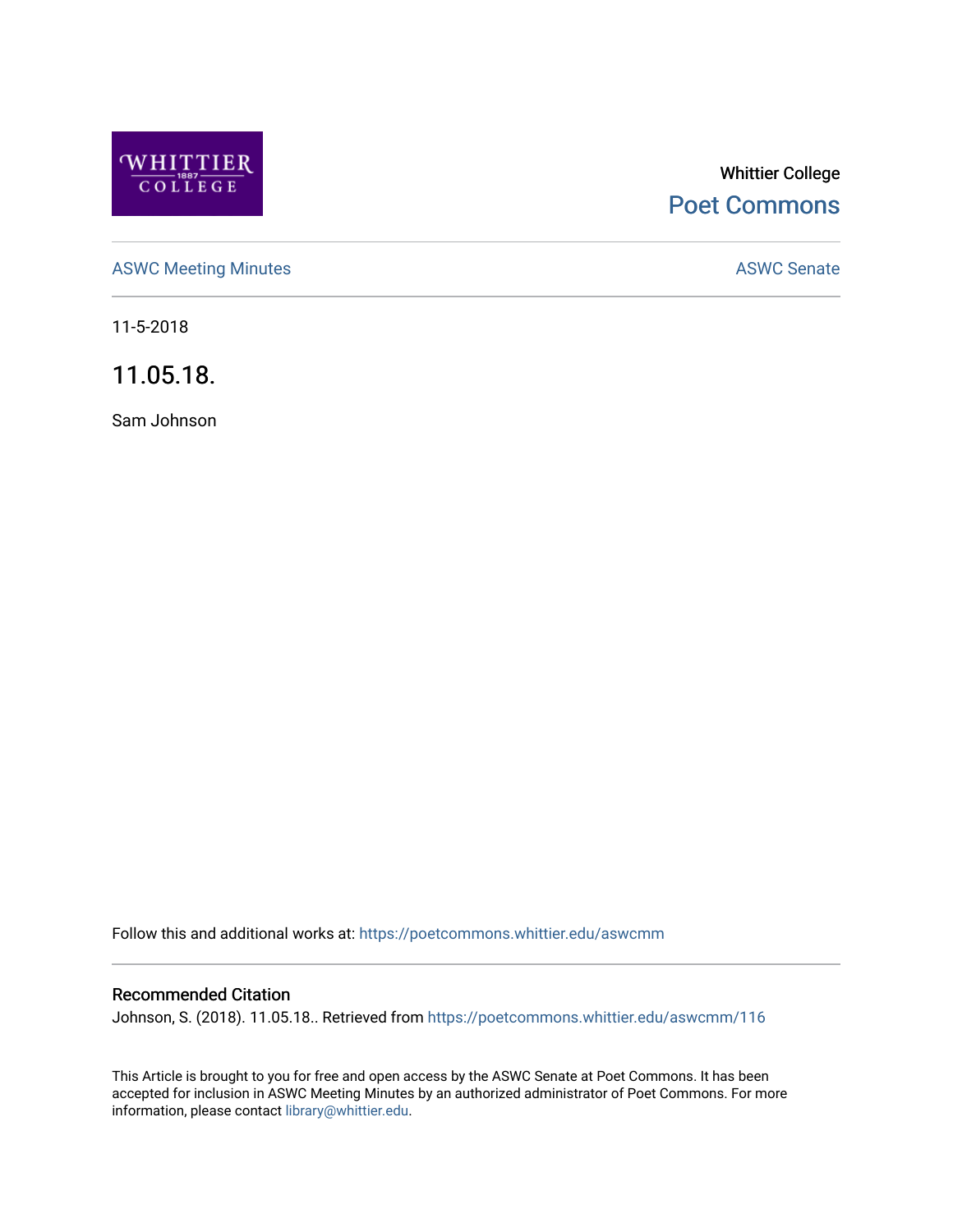

# **Meeting Minutes for November 5th, 2018**

# **I. Meeting is called to order at 7:02pm**

# **II. Moment of Silence/Inspirational quote**

*Quote:* "I am not afraid of an army of lions led by a sheep; I am afraid of an army of sheep led by a lion." -Alexander the Great

Read by Sen. Kotoski

# **III. Mission Statement**

**a.** The ASWC Senate, as the governing body of the Associated Students of Whittier College, is dedicated to the betterment of the college as an institution and as a member of the broader community. The Senate shall assist on-campus clubs and organizations in creating, promoting and implementing dynamic programs and events that involve students and add value to their educational experience. This body will act as an open forum for students to voice their opinions and desires, always keeping the best interests of the ASWC in mind. In all its actions, the Senate will serve the students first with integrity, dedication, responsibility and humility.

**Read by Sen. Sherman**

- **IV. The meeting was then closed by Vice President, Monreal (Executive Cabinet) to the public, with the exception of our advisors. Closed at 7:04pm. The meeting was reopened at 7:07pm.**
- **V. Roll Call – Secretary Johnson**
	- **a. Present: President Manning, VP Monreal, Secretary Johnson, Director Reeder, Treasurer Delgado, Director Hernandez, Sen. Morales, Representative Gelinas, Sen. Lindiwe, Sen. Tam, Sen. Joachim, Sen. Kotoski, Sen. Segura, Sen. Eccles, Sen. O'Grady, Sen. Viteri, Sen. Sherman.**
	- **b. Absent excused: Sen. Thomas**
	- **c. Unexcused: Sen. Moya, Sen. Benitez**
	- **d. Quorum was not set, only 10 senators present.**
- **VI. Minutes Amendment/Approval**
	- **a. Approved by Sen. O'Grady**
	- **b. Seconded by Sen. Joachim**
- **VII. Public Voice**
	- **a.** There were no individuals present for public voice.

# **VIII. President's Message- President Manning**

**a.** Hope everyone had a great weekend!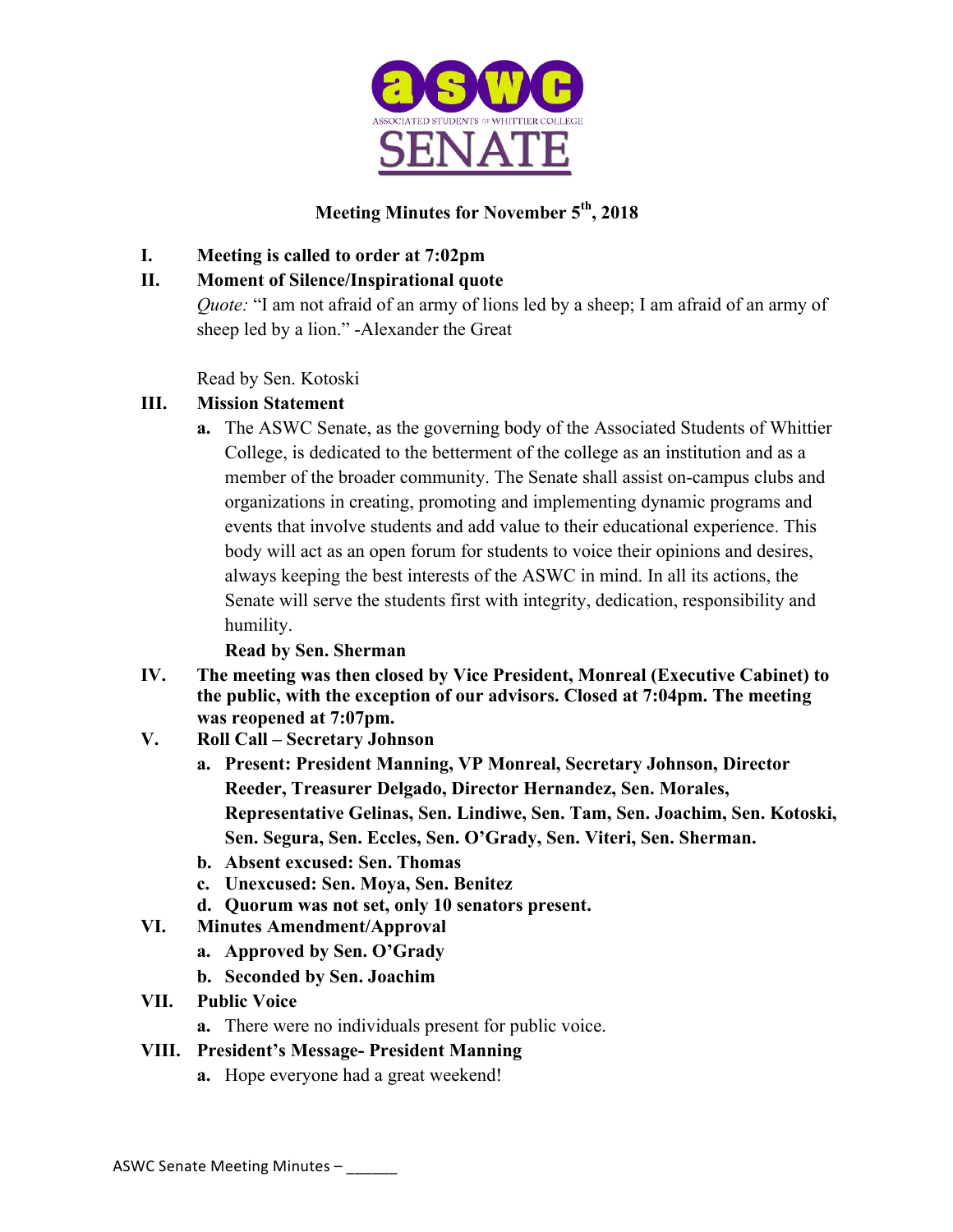- **b.** Please remember to send your constituent and committee reports to Sam and Grace. ESPECIALLY if you are going to be absent, it will make their job so, so, so much easier.
- **c.** Everyone is allowed 3 unexcused absences per semester.

### **IX. Treasurer's Report- Treasurer Delgado**

- **a.** General Fund Balance: \$77,496.44
- **b.** Operational Account Balance: \$997.54
- **c.** Reserve Account Balance: \$17,295.37
- **d.** Allocated thus far: \$10,812.10
- **e.** First readings: \$0.00
- **f.** Daily Calendar Considerations: \$0.00

# **X. Constituent Reports**

**a.** Academic Affairs Chair – Sen. Morales

a.The representative has nothing to report.

- **b.** First Year Class Council n/a
- **c.** Commuter Representative Sen. Moya

a.The representative was not present, the representative has nothing to report.

- **d.** Residential Hall Representative n/a
- **e.** Student Body Representative Sen. Tam

a.The GAC will not be renovated as of right now, but that is subject to change as we move through the rest of the school year.

- **f.** Student Body Representative Sen. Thomas
	- a.The representative was not present, the representative has nothing to report.
- **g.** Student Body Representative Sen. Joachim

a.I received an update from Sarah Dudley that she has spoken to Facilities about purchasing the menstrual care products for the Initiative for Free Menstrual Care Products. She informed me that Senate would be purchasing the products using Flagship Facility Service via the General Fund.

- **h.** Student Body Representative Sen. Lindiwe
	- a.Some of his constituents were wondering if it would be possible to get labels on the salad dressings in the CI. Additionally, there was an incident in the library on the third floor. A student was on his/her phone and not being respectful of the quiet area and the library said that it wasn't a part of their policy to enforce the rule. He has heard from two separate individuals that it was a very problematic situation.

b.Director Reeder: They were on their phone in the quiet floor?

c.Sen. Lindiwe: Yes, they were on their phone on the third floor.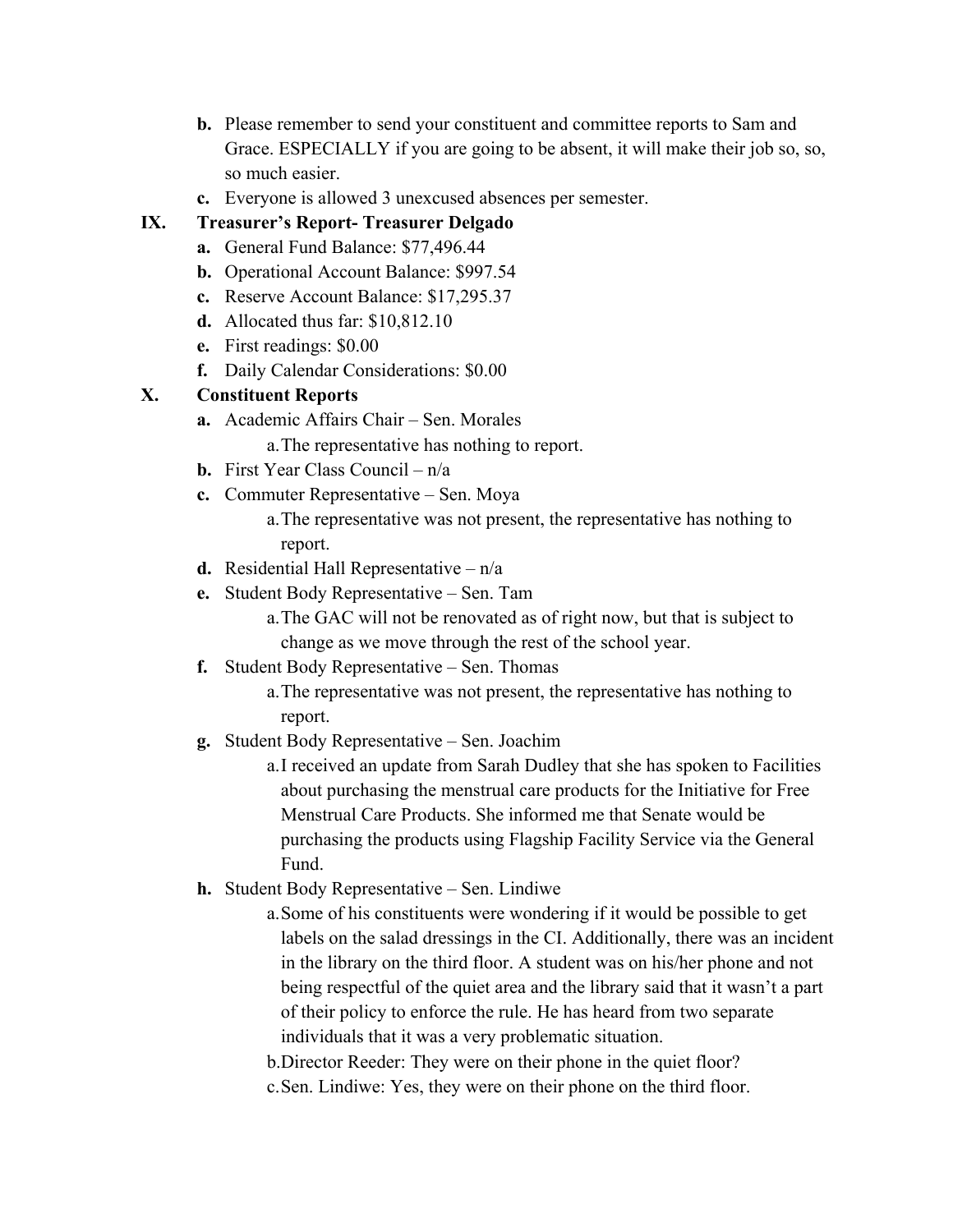d.Sen. O'Grady: I would suggest you talk to the library staff and if they do not give you a satisfactory answer then I would suggest you challenge them on it.

- **i.** Diversity Council Representative Sen. Kotoski
	- a.We have identified that there is a lack of cohesion within DC, so we are working on getting to know our members better and foster more relationships
	- b.We're looking into serving food/doing a field trip/redirecting our meetings to support other events on campus. Ultimately, we would like to familiarize ourselves more with the orgs we're representing by attending their events, and having other orgs spread other orgs ideas and events. We want DC to be a more supportive, inclusive community!
	- c.We're going to hold a forum at our next meeting by passing out index cards to get peoples feedback as well as icebreakers
	- d.Last week we had a discussion/info session on voting & people's tips and tricks
	- e.Next meeting is 11/13 at 4:30pm in the OEI.
- **j.** Inter-Club Council Representative n/a
- **k.** Social Justice Coalition Representative Sen. Segura
	- a.The next Social Justice Coalition Meeting will he held on November 15th at the Dezember House from 4:30-5:30pm. On November 28th, we will be showing the movie "Abajo la misma luna" at Club 88 from 5-7pm!
- **l.** Media Council Representative Sen. Benitez
	- a.The representative was not present, the representative has nothing to report.
- **m.** Poet Student Athlete Leadership Academy Male Rep Sen. Eccles
	- a.Men's Water Polo beat CMS on Wednesday the 31st, 11-10 but lost to Pomona Pitzer on Saturday 3rd 10-15. They have a game on Wednesday 7th at Occidental and Saturday 10th at home against Redlands at 11:00am. Water Polo is currently 13-13 in total play and 8-4 in conference.
	- b.Football lost 7-42 against Redlands on the weekend. They have their last game this Saturday 10th at home against Cal Lutheran at 1:00pm.
	- c.Men's Basketball have their first scrimmage against Westcliff University this Saturday 10th at 7:00pm in the GAC to kick off their season.
	- d.Men's X-country have a race this Saturday 10th for NCAA West Regionals.
	- e.Men's Swim and Dive have a home event against Pomona Pitzer and Occidental this Saturday 10th at 3:00pm.
- **n.** Poet Student Athlete Leadership Academy Female Rep Sen. O'Grady a.The representative has nothing to report.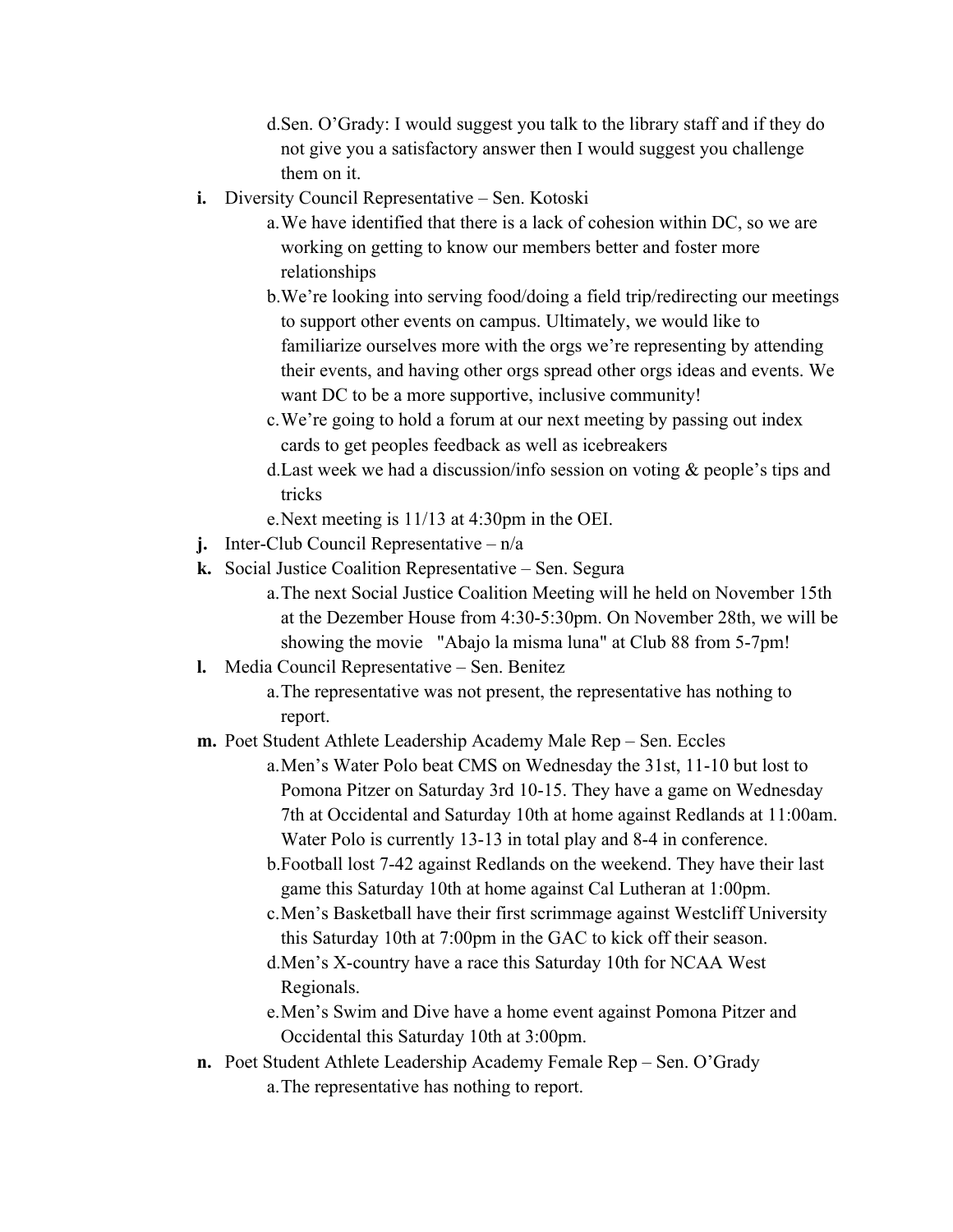- **o.** Inter-Society Council Male Rep Sen. Viteri
	- a.Orthogonians have rush Saturday Nov. 17, 10am-2pm.
	- b.Lancers have rush Nov. 10, 9am-3pm and a Blaze Pizza Fundraiser on Tuesday Nov.13, 5-8pm.
	- c.Franklins have rush Nov. 18th, 12-4pm.
- **p.** Inter-Society Council Female Rep Sen. Sherman
	- a.Thalians have rush Nov. 17th, 1-7pm
	- b.Palmers: have Rush Nov. 10th they also have an academic event about
	- Fellowships Nov. 7, Nov.15, and December 6 all at 5pm.
	- c.Metaphonians have a blaze fundraiser today 5-8pm
	- d.Athenians have rush this Friday.

#### **XI. Committee Reports**

- **a.** Administrative *Vice President Monreal*
	- a.The committee did not meet last week, there is nothing to report.
- **b.** Budget *Treasurer Delgado*
	- a.Budget Committee met last week on Thursday at 12:30pm in the OSE conference room. There were two budget requests that were approved; the Metaphonian society requested \$150 for their rush dinner as well as the William Penn Society for the same amount of \$150.
- **c.** Campus Relations *Director Reeder*
	- a.The committee did not meet last week, there is nothing to report.
- **d.** Elections *Secretary Johnson*

a.TBD.

- **e.** Program Board *Directors Olague and Hernandez* 
	- a.We recently partnered with WCTheRock last Tuesday for a showing of Halloween at the Uptown Village Theatre. We had a great turnout and students were able to win a few giveaways. This week we have our second to last excursion to the King's Game on Thursday Night. Tickets are \$15 each. The form is live on orgsync.
	- b.The Program Board Cabinet and Treasurer Delgado will be going to NACA this upcoming weekend in Ontario, CA. This 2-day conference will allow us to get the opportunity to network with other college programming committees and seek out different ideas that will help us continue to improve our organization. We will also be looking to find other vendors to bring onto campus!
	- c.The last week of November will be pretty busy for Program Board! On the 27th we will be having two events: our Aura Event (@haloauragraphic) in the afternoon and a showing of The Hate U Give partnering with the Social Justice Coalition. The 28th, we will be having a rock band game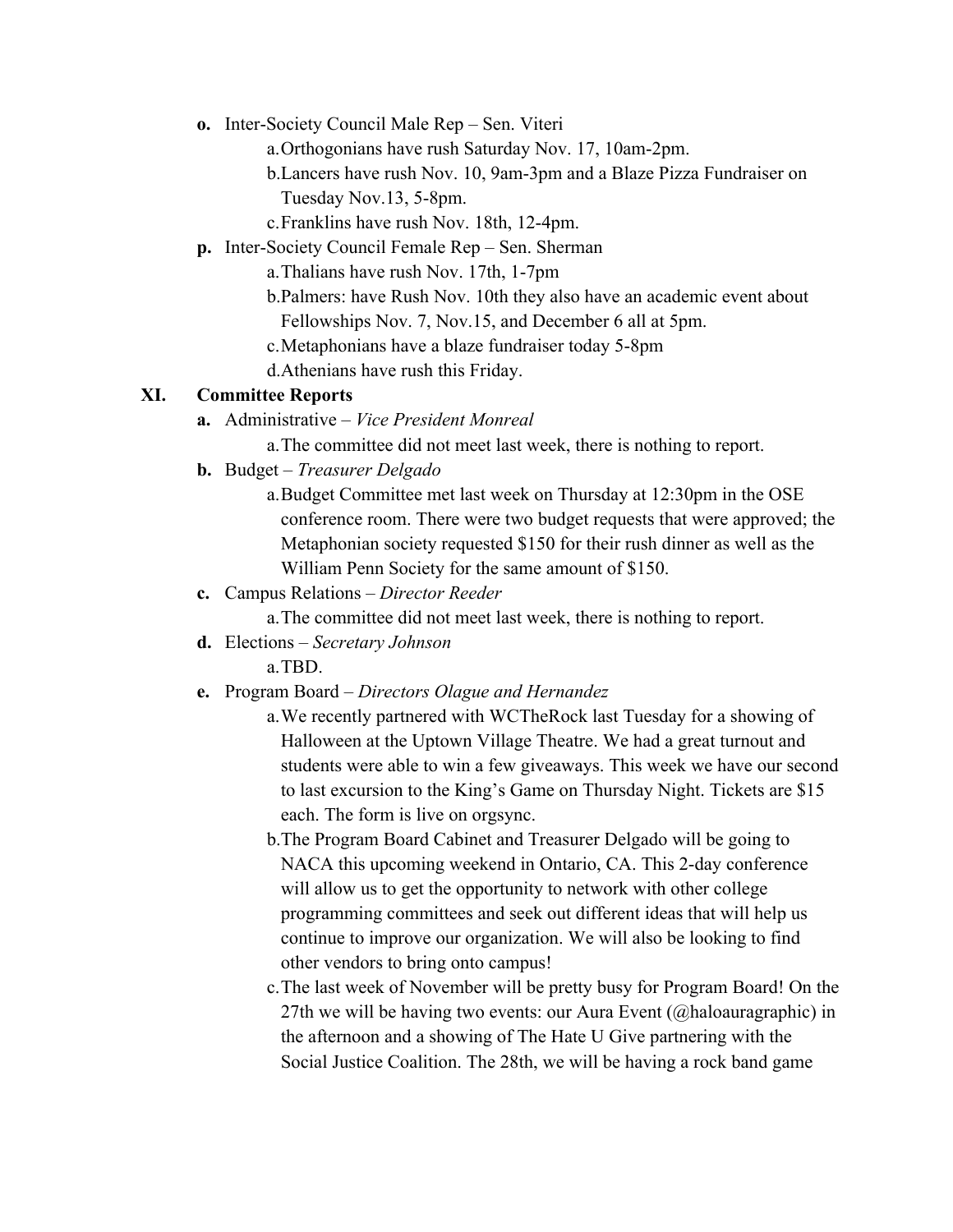night in the campus courtyard and the 29th will be our final excursion of the fall to see "Wicked".

- d.Make sure you are keeping up with us by following us on Instagram and Twitter @programboard\_wc - We meet Tuesdays at 4:30 in the OSE Conference Room.
- **f.** Advocacy *President Manning* 
	- a.Advocacy Committee met with Frances and some student workers and got a lot of great info about the food pantry. Looking forward to working with them more in depth in the future to make sure the initiative is beneficial to all students who need it.
	- b.Sen. Joachim: Would the E-Board be open to writing a bill to include senate funding into the ECC? Similar to the menstrual care initiative.
		- 1. Pres. Manning: That is something that was briefly discussed, but I would prefer to get more information about the ECC itself and what it is going to look like here at Whittier first before we commit to funding.
- **g.** Culinary *Sen. Eccles* 
	- a.The committee has nothing to report. Meetings are Wednesdays at 5:30pm in the Spot.
- **h.** Student Feedback n/a
- **i.** Student Finance *Treasurer Delgado*

a.The committee has nothing to report.

- **j.** Environmental *Representative Gelinas*
	- a.Committee met at 2:30 on Friday and we discussed a recycling event that we are looking to host on the 27th of this month. I will have more details once it goes through budget committee. Also, I emailed Craig Irby about the possibility of whiteboards for the menus in the CI in order to be more sustainable and he said, "Currently the menus are printed on custom paper to Bon Appetit standards. We do utilize both sides of the paper to reduce waste. I will be working with the chef on how we can laminate certain menus that we repeat often. But since Bon Appetit doesn't do menu cycles it's a bit tricky. Also, I will be looking into digital menu boards, if available. But I will ask my upper culinary leadership on different options for menu boards." So, we will be looking forward to seeing what happens with that.

#### **XII. First Readings**

**a.** There were no first readings.

#### **XIII. Daily Calendar Considerations**

- **a.** There were no daily calendar considerations.
- **XIV. Miscellaneous Business**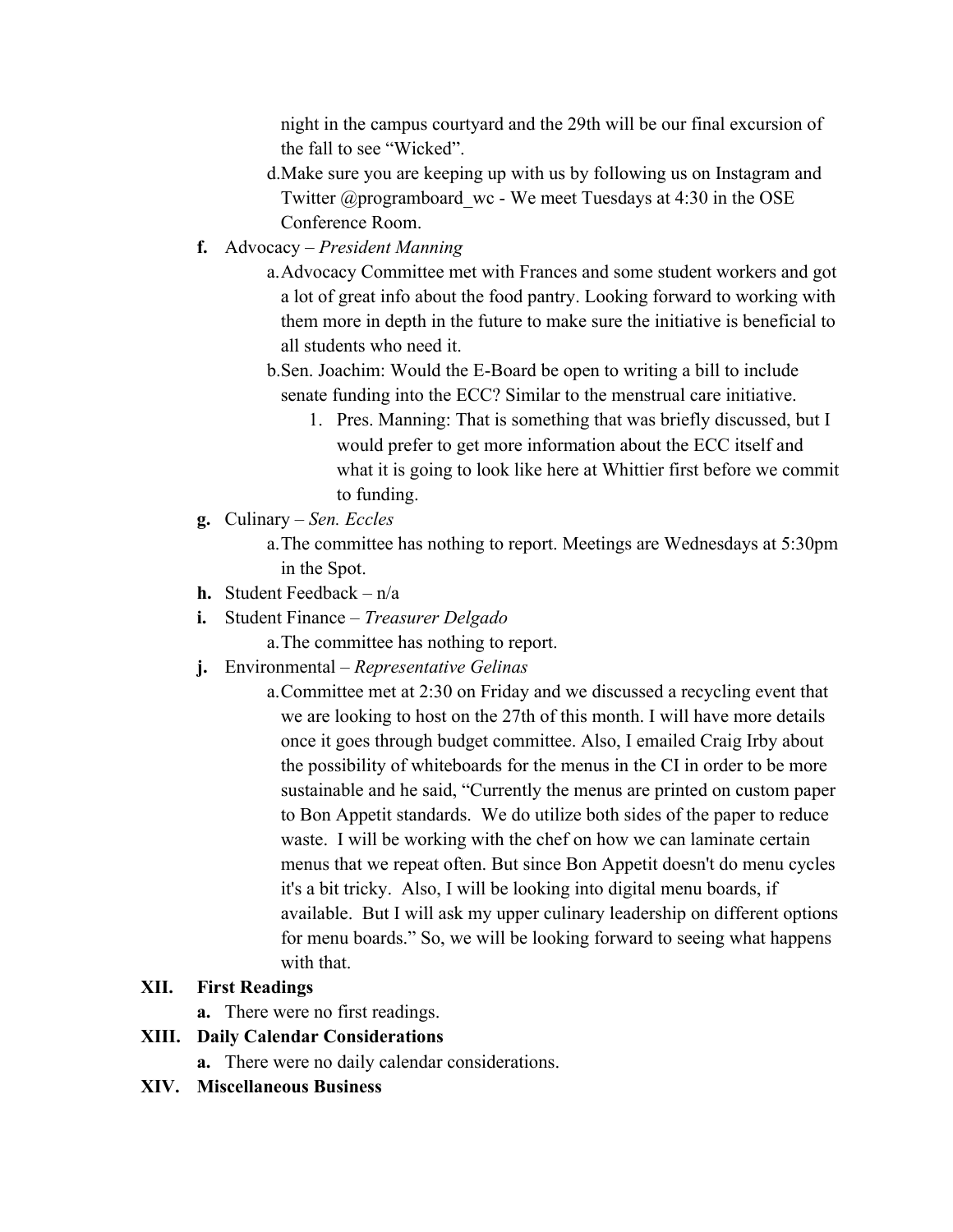### **a. Residential Hall Rep Amendment - Second Reading**

- a.Pres. Manning: I forgot to include this in my President's Message, but it is public knowledge - Sen. Britton has stepped down from his position as ICC Rep. citing a conflict of interest as he works in the OEI under Jenny who is in charge of all of the clubs that he advises.
- b.Sen. Joachim: I am actually the ICC Co-Chair and to my knowledge, we will be calling an emergency meeting where we will be discussing the matter and seeing if there is anyone interested in taking over the position. Will have more information on this later.
- c.The change to the constitution would include the language that the Res. Hall Rep. would have to be an individual who lives on campus (i.e.: in a residence hall or at Arbor Ridge)

# **b. GPA Amendment - Third Reading**

a.The third reading did not take place as quorum was not able to be set due to absences by the senators.

# **c. President's Inauguration Student Event Committee**

### **XV. Announcements**

- **a.** Sen. Kotoski: I wanted to highlight some events that I have attended on campus that you might find to be useful/insightful. Last week the Garrett House hosted a mindfulness event with a guest speaker from Fullerton College, Deidre Hughes, and Professor Carbine - she talked about her research linking stress to negative academic performance. There were only a few of us but it was a very powerful event and I would love for it to happen again. I also attended the Courageous Conversation that took place today discussing Gender and Identity and it was something that was very productive and I have been pleased with the series so far.
- **b.** Dir. Reeder: The Political Science Department will be hosting three candidates in the following two weeks that will be interviewing for the tenure-track position in Public Administration, Public Policy and American Politics. The first two presentations will be this week, on Wednesday and Thursday.
	- a.The first candidate will be presenting on Wednesday, Nov. 7, 4:30-5:30 pm; Diehl Hall, Room 104.

The Title of the talk is "Co-Ethnic Mobilization: How Asian American Candidates Drive Asian American Turnout."

b.The second candidate will be presenting on Thursday, Nov. 8, 4:30-5:30 pm; Diehl Hall, Room 104.

The Title of the talk is "Immigration at the State Level: How the Media Affects Policymaking."

c.If you or anyone you know is a political science major or minor, or is just interested in giving feedback on which candidate they would like to have on campus next year, please consider attending these talks!